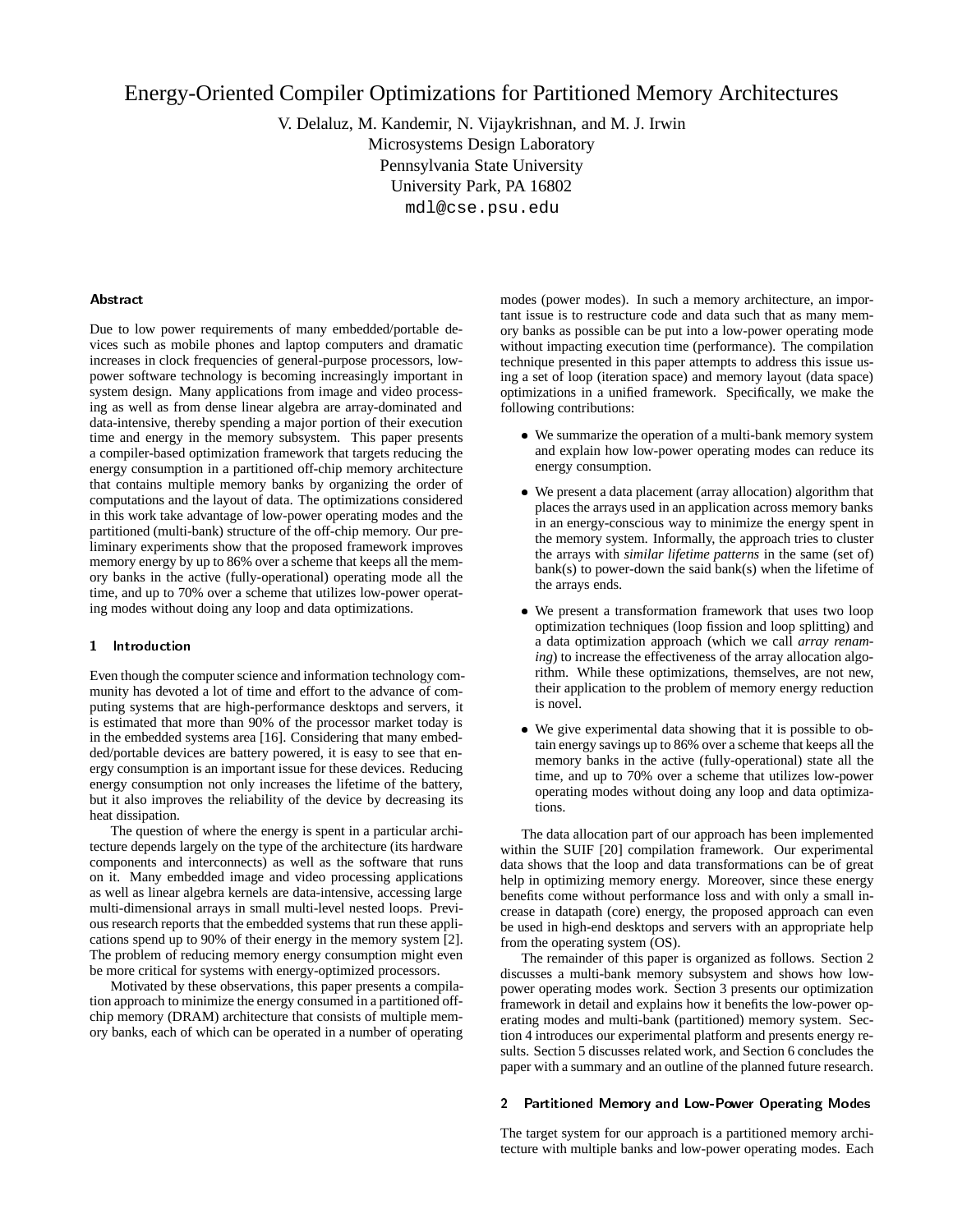bank operates independently and when not in active use it can be placed into a low-power operating mode to conserve energy. Each operating mode works by activating specific portions of the memory circuitry and can be described using two related metrics: *energy consumption* and *re-synchronization time*. The energy consumption is the amount of energy consumed *per cycle* in a given operating mode. The re-synchronization time is the time (in cycles) it takes to bring a memory bank from a low-power mode to the active (fullyoperational) mode. Typically, the smaller the energy consumption, the higher the re-synchronization time. Consequently, the selection of low-power operating mode has both energy and performance impact and usually involves a tradeoff between them.

For the purposes of this paper, we assume five operating modes: one *active* mode (the only mode during which the memory read or write activity can occur) and four low-power modes, namely, *standby, napping, power-down,* and *disabled.* The energy consumptions and re-synchronization times for these modes are given in Figure  $1<sup>1</sup>$  It should be noted that a naive use of these modes can incur a significant performance loss. Let us assume, for example, that we place an idle (inactive) bank into the *power-down* mode. At the end of the idle period, in order to bring the bank into the active mode, we need to wait 9,000 cycles (see Figure 1) during which we also consume some amount of energy (whether it is full active mode energy or low-power mode energy or some amount between these two is system-dependent). To alleviate this problem, the compiler can use a *pre-activation strategy*, which activates a bank (in the low-power mode) *before* it is needed so that it will be ready (in the active mode) when it is actually needed. This approach bears similarity to software prefetching techniques in the optimizing compiler literature [10], and in fact, the compiler can use a similar algorithm to insert mode-setting commands (i.e., the commands that change the operating mode at runtime) in the code.

The compiler analysis to insert mode-setting commands starts with a pre-processing pass through which the program being optimized is transformed into a form with as many independent perfectlynested loops as possible. $<sup>2</sup>$  Then, for each nested loop, the compiler</sup> determines the arrays accessed by the nest and the memory banks that hold those arrays. These memory banks need to be active during the execution of the nest. The remaining memory banks, however, can be put into low-power operating mode. A sophisticated compiler analysis [4] determines the number of loop iterations before the end of the nest that these banks should be activated so that they will be in the fully-operational state (i.e., the active mode) for the execution of the next loop (i.e., no performance penalty). $\ddot{\cdot}$ The exact low-power operating mode to be used (as we have four of them) is determined based on the energy consumption and resynchronization time of each possible mode and the duration of the idleness (i.e., the time for the nested loop to execute minus the time needed to pre-activate the bank). The duration of the idleness is estimated by the compiler by taking into account the loop bounds and the computational cycle costs of each type of operation performed in the nest.

The algorithm for power mode selection is quite involved and can be found in [4]. This paper focuses more on the use of loop and data transformations and allocation of arrays to banks to take better advantage of low-power operating modes. As a simple example illustrating the working of low-power operating mode management, consider the program fragment shown below (next column) assuming that each array resides in a separate memory bank. In this code, the first nest accesses the arrays a and c. Therefore, the memory

|                      | Active | Standby | Napping | Power-Down | Disabled |
|----------------------|--------|---------|---------|------------|----------|
| Energy Consmp. (nJ)  | 3.570  | 0.830   | 0.320   | 0.005      | 0.000    |
| Re-sync. Time (cvc.) |        |         | 30      | 9.000      | NA       |

Figure 1: Energy consumptions and re-synchronization times.



Figure 2: Optimization framework.

banks that hold these arrays should be in the active mode during the execution. On the other hand, the memory bank that holds array b can be put into a low-power operating mode as this array is not accessed in the first nest. The second nest accesses b and c; consequently, before it starts execution, the bank that holds array b should be activated (In fact, as mentioned earlier, this activation should occur before the first nest terminates; the exact timing is determined by the compiler [4]). At the same time, since array a is not referenced in the second nest, its memory bank can be placed into a low-power mode. The compiler-based approach explained in [4] inserts these bank activation/deactivation (mode-setting) commands in appropriate places in the code (by calculating the exact points and modifying the code if necessary) and determines which low-power operating mode to be used for an idle bank to achieve maximum energy savings.

$$
\begin{matrix} \text{for}(i=0:i
$$

#### 3 **Optimization Framework**

As shown in Figure 2, our optimization framework consists of two modules: an *optimization module* (that uses loop and data transformations) and an *array allocation module.* The array allocation module can be used with or without the optimization module and is responsible from assigning memory locations (hence banks) to array elements. The optimization module, on the other hand, uses both loop and data transformations to further increase the effectiveness of the array allocation module.

#### 3.1 Array Allocation Module

Informally, the idea behind the array allocation (data placement) algorithm is to place the arrays with the same (or similar) access patterns into the same (set of) bank(s). This is reasonable as such arrays are usually used (or not used) at the same time during which the memory bank(s) that hold them can be turned on (or off). An important issue then is to determine the arrays with similar access patterns and cluster them together. To achieve this, we use a graphbased approach which is sketched in Figures 3 and 4. Our approach operates in two steps. The first step (given in Figure 3), which is similar in spirit to the formulation of offset assignment problem [8] for scalar variable placement, builds a graph (called *array relation graph* or ARG for short) in which the nodes represent the arrays declared in the program and the weight of an edge (resp. hyper-edge) represents the number of times (in cycles) two (resp. multiple) arrays that are incident on the edge (resp. hyper-edge) are accessed in the *same* nested loop. It then runs an algorithm on this ARG that generates a *maximum weight cover* (the 'while loop' in Figure 3).

<sup>1</sup> The energy values shown in this figure have been obtained from the measured current values associated with memory banks documented in memory data sheets (for a 3.3 V, 2.5 ns cycle time, 8 MB memory bank) [13]. The re-synchronization times are also obtained from data sheets.

<sup>&</sup>lt;sup>2</sup>A perfectly-nested loop is a loop nest in which all statements are contained in the innermost loop [21].

<sup>&</sup>lt;sup>3</sup> Actually, only the banks that will be used in the next nested loop are activated.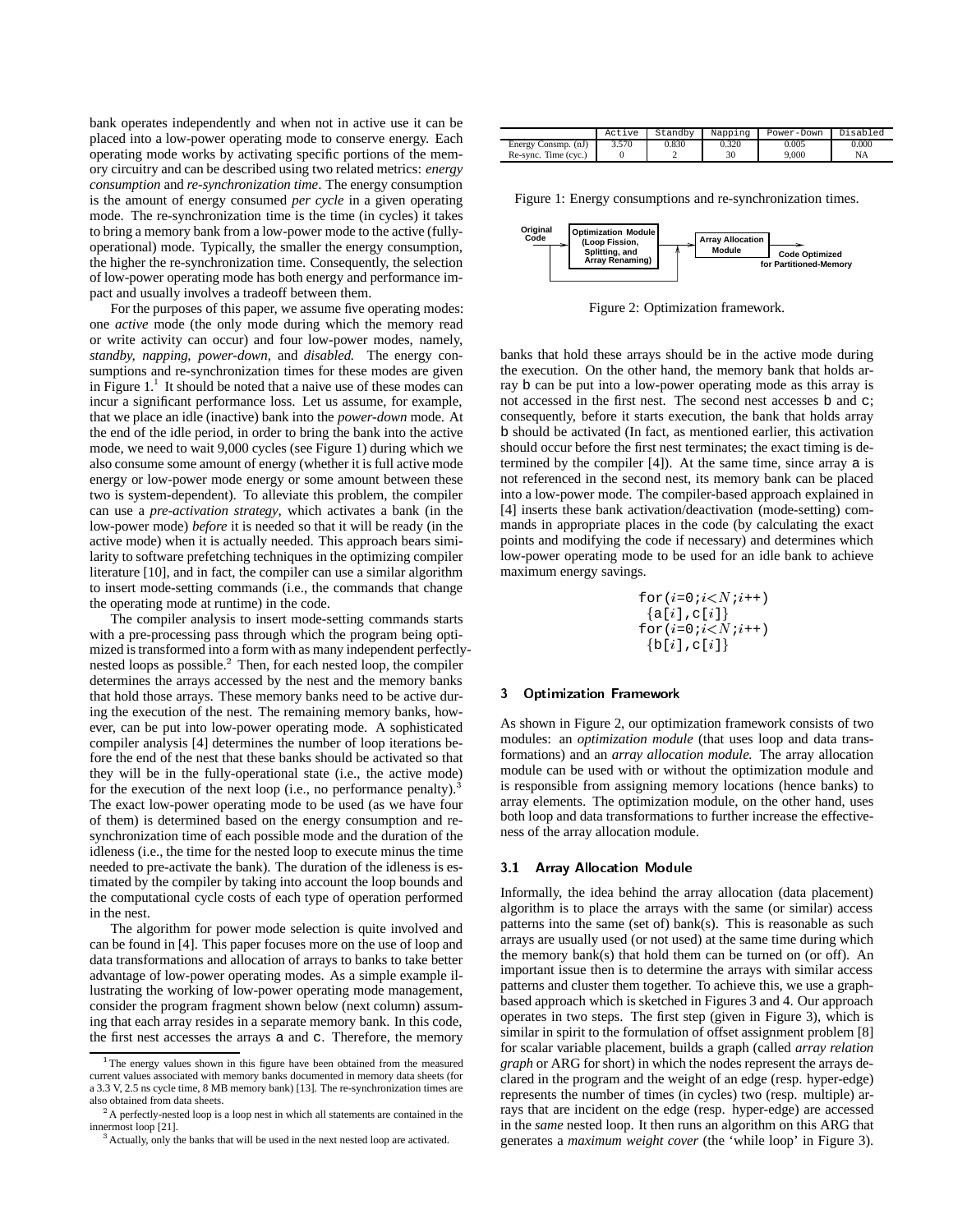The maximum weight cover of a graph is path (which includes all the nodes in the graph but not necessarily all the edges) whose sum of all the edges in the path is the maximum among all covers. Basically, the algorithm in Figure 3 selects (in each iteration of the 'while loop') an edge with the maximum weight (among all unselected edges) as long as the selected edges do not form a cycle. At the end, for each connected component of the ARG being analyzed, this algorithm returns a path (referred to as  $C_i$ ).

Each path  $C_i$  contains arrays (corresponding to nodes) that should be placed if possible into the same (set of) bank(s) as they are used together (in the same computation). Note that this step of the approach is independent of the underlying memory bank organization. The second step of the approach (given in Figure 4) takes the memory organization into account and determines the exact locations of array elements. While doing this, this step also uses array alignment [5] to prevent an array from crossing the bank boundaries (hence from keeping multiple banks in the active state) if this is not strictly necessary. The only restriction is that all elements of a given array are stored consecutively, in an attempt to prevent address calculation complexity that would occur otherwise (Note that such address calculation complexities would increase the energy expended in the datapath). More specifically, the algorithm in Figure 4 runs for each path returned by the algorithm in Figure 3. For each path, it first traverses the path from one end to the other and places the arrays consecutively into available banks starting from the first location of the first bank. Then, within the 'while loop', it tries to put the arrays whose corresponding vertices are the end points of edges with large weights into the same bank by aligning the arrays (this can be thought of sliding the arrays to the right to ensure that the two arrays in question reside in the same bank if possible). While processing a given edge (hence its arrays), special attention is paid not to distort any placement made for a prior edge (with a higher weight).

As an example, let us consider the following program fragment whose ARG with and without hyper-edge is shown next to it. Note that there are two edges,  $(a,b)$  and  $(e,f)$ , and one hyper-edge (c,d,e) (shown in the first graph as a dashed path). This hyperedge is then transformed into two (normal) edges  $(c,d)$  and  $(d,e)$ (as shown in the last graph), all with the same edge weight  $N \times cc$ assuming that each nest has a cycle count of cc. Two obvious paths in this last graph are a-b and c-d-e-f. Assuming that the arrays are of the same size and a memory bank can hold two arrays, the algorithm in Figure 4 places a and b into the first bank, c and d into the second bank, and e and f into the third.



#### 3.2 Optimization Module

The optimization module uses three techniques to improve the effectiveness of the array allocation module: *loop fission, loop splitting,* and *array renaming.* The first two techniques are loop-based optimizations whereas the third one is a data transformation method. Note that these optimizations are by no means exhaustive; on the contrary, we believe that many other loop and data transformations can be adapted/redirected to target partitioned-memory architecture with multiple operating modes. We focus on these three optimizations as our preliminary experiments using them show significant savings in memory system energy without an observable increase in datapath (core) energy. We do not present datapath energy results here due to lack of space.



Figure 3: An algorithm that clusters arrays with similar lifetime patterns.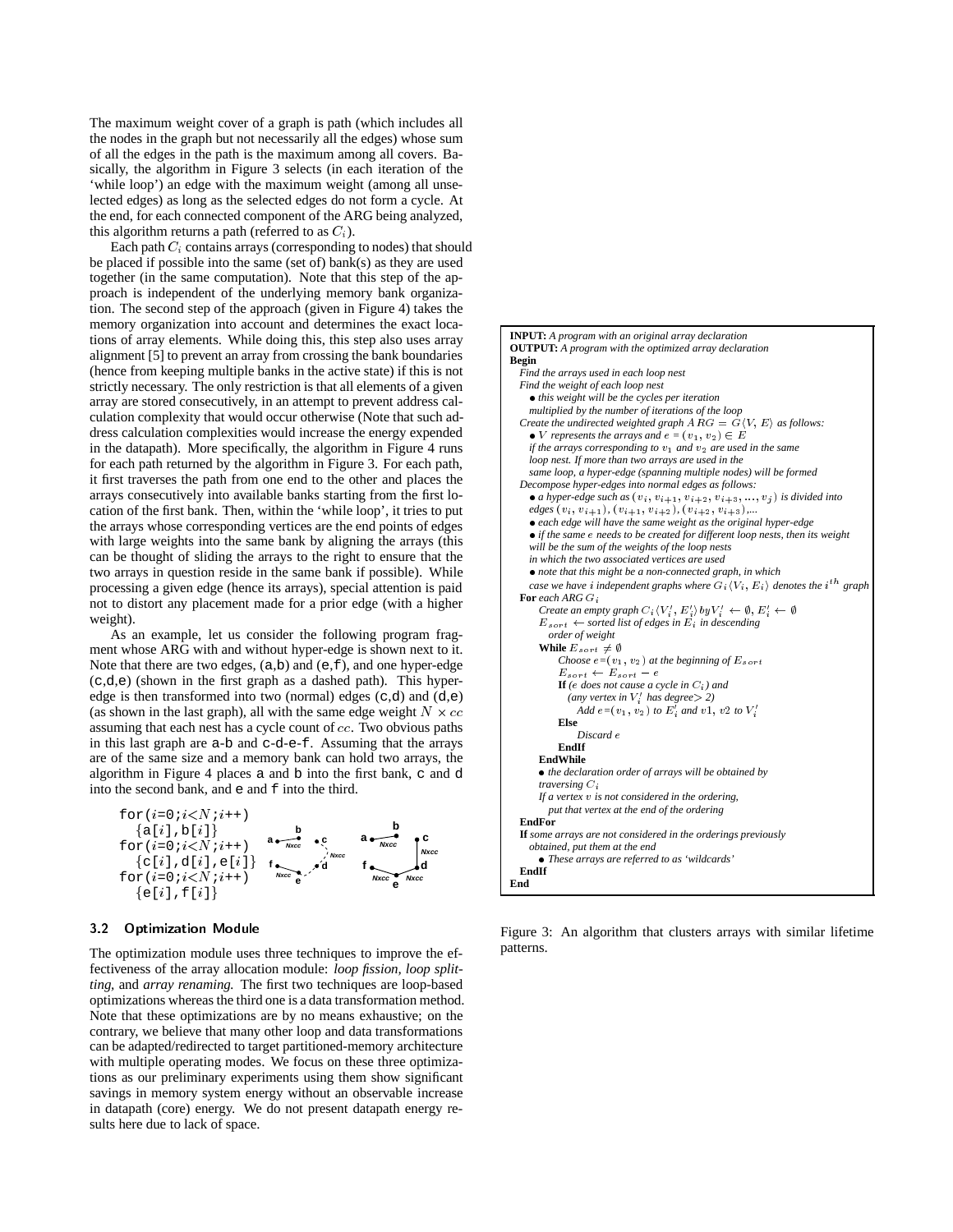#### 3.2.1 Loop Transformations

Loop Fission: Loop fission (also known as loop distribution [21]) takes a nested loop that contains multiple statements in it and creates multiple nested loops each with a subset of the original statements. An optimizing compiler can use loop fission for a number of reasons which include improving instruction cache locality and enhancing iteration-level parallelism. This optimization first builds a statement-level dependence graph (in which the nodes denote statements and the edges correspond to data dependences between them) for the body of the nested loop. Then, if there are no cycles in the dependence graph, the optimization creates a separate loop for each statement. Otherwise, the statements in a cycle remain in the same loop. If the nested loop contains multiple loops, loop fission is applied starting from the innermost position, and in fissioning the outer loops, the inner loops are treated as single block statements. Note that even in cases where each statement can be put into a separate loop nest an optimizing compiler may choose not to do so for some other reason such as improving data cache locality or reducing code expansion.

Loop fission helps to improve the effectiveness of the array allocation module by allowing a finer-granular control over the allocation of arrays. For instance, in the example shown below (assuming that the arrays are of the same size and each memory bank can hold at most two arrays), with the original nest, the two banks that contain the four arrays should be in the active mode throughout the entire execution. After the loop fission, on the other hand, only a single bank needs to be in the active mode during the execution of each loop (assuming that the array allocation module places a and b into one bank, and c and d into the other). The other bank can be put into a low-power mode, thereby saving energy.

> for( $i=0$ ; $i < N$ ; $i++$ ) f  ${a[i],b[i]}$  $\{c[i], d[i]\}$ {a[i],b[i]}  $\Rightarrow$  for (i=0;i<N;i++)<br>{c[i],d[i]} {c[i],d[i]} for $(i=0; i < N; i++)$  ${a[i],b[i]}$  $\{c[i], d[i]\}$

The overall algorithm for loop fission for energy is given in Figure 5. The purpose of this algorithm is to try different loop fissioning strategies for a given nested loop. If there are  $K$  instructions within the loop nest, the main 'for loop' in the algorithm enumerates  $K - 1$  alternatives. The ith alternative is formed by breaking up the nest into two nests after the ith statement from the beginning of the nest (if it is legal to do so). We also add two more alternatives to these  $K - 1$  alternatives: the original nest and a code with <sup>K</sup> nested loops each with its own statement (again, if this is legal). The  $K + 1$  alternatives considered by the algorithm in Figure 5 are as follows:

for(*...*) f S1 S2 S3 *...* SK1 SK g , for(*...*) S1 for(*...*) f S2 S3 *...* SK1 SK g , for(*...*) f S1 S2 g for(*...*) f S3 *...* SK1 SK g ,.... for(*...*) f S1 S2 S3 *...* SK1 g for(*...*) SK , for(*...*) S1 for(*...*) S2 for(*...*) S3 *...* for(*...*) SK

For each alternative, the estimated energy consumption is calculated, and the alternative with the minimum energy consumption is selected.

# **INPUT:**

```
A program which uses arrays v_1, v_2, ..., v_n whose
    orderings were computed with algorithm in Figure 3
  L memory banks, each one is of size M (the total available
    memory is LM bytes) v^ : size of array v.
  The total memory required for the arrays M_{tot}We assume that LM > M_{tot}OUTPUT: An optimized program with with arrays mapped into
 memory banks
  Begin
  For each graph (path) C_i \langle V'_i, E'_i \rangle:
      Traverse C_i from one end to the other and place the
      corresponding arrays consecutively into available banks
      starting from the first location of the first bank
      Assign the ordering in sequential order to a new bank as follows:
      E_{sort} \leftarrow sorted list of edges in E'.
      in descending order of edge weights
       Mark all v \in V_i' as 'not fixed'
      While E_{sort} \neq \emptysetChoose e = (v_1, v_2) at the beginning of E_{sort}E_{sort} \leftarrow E_{sort} - e  e
If ((v1 ; v2 are mapped to different banks) and
             (( \hat{v_1} + \hat{v_2}) \le M) and
             (v_1, v_2 are not fixed) and
             (there are banks remaining)
               If by shifting v1; v2 to the right they are mapped
                  to the same bank and this action does not distort
                  any previous mapping
                    Fix the mapping of v_1, v_2Mark v1; v2 as 'fixed'
               EndIf
           EndIf
      EndWhile
 EndFor
 Assign the 'wildcards', one at a time  If their size allow, they are mapped into used banks;
    otherwise, new banks are used
End
```
Figure 4: An algorithm that places arrays into memory banks.



Figure 5: An algorithm that improves memory energy consumption using loop fission.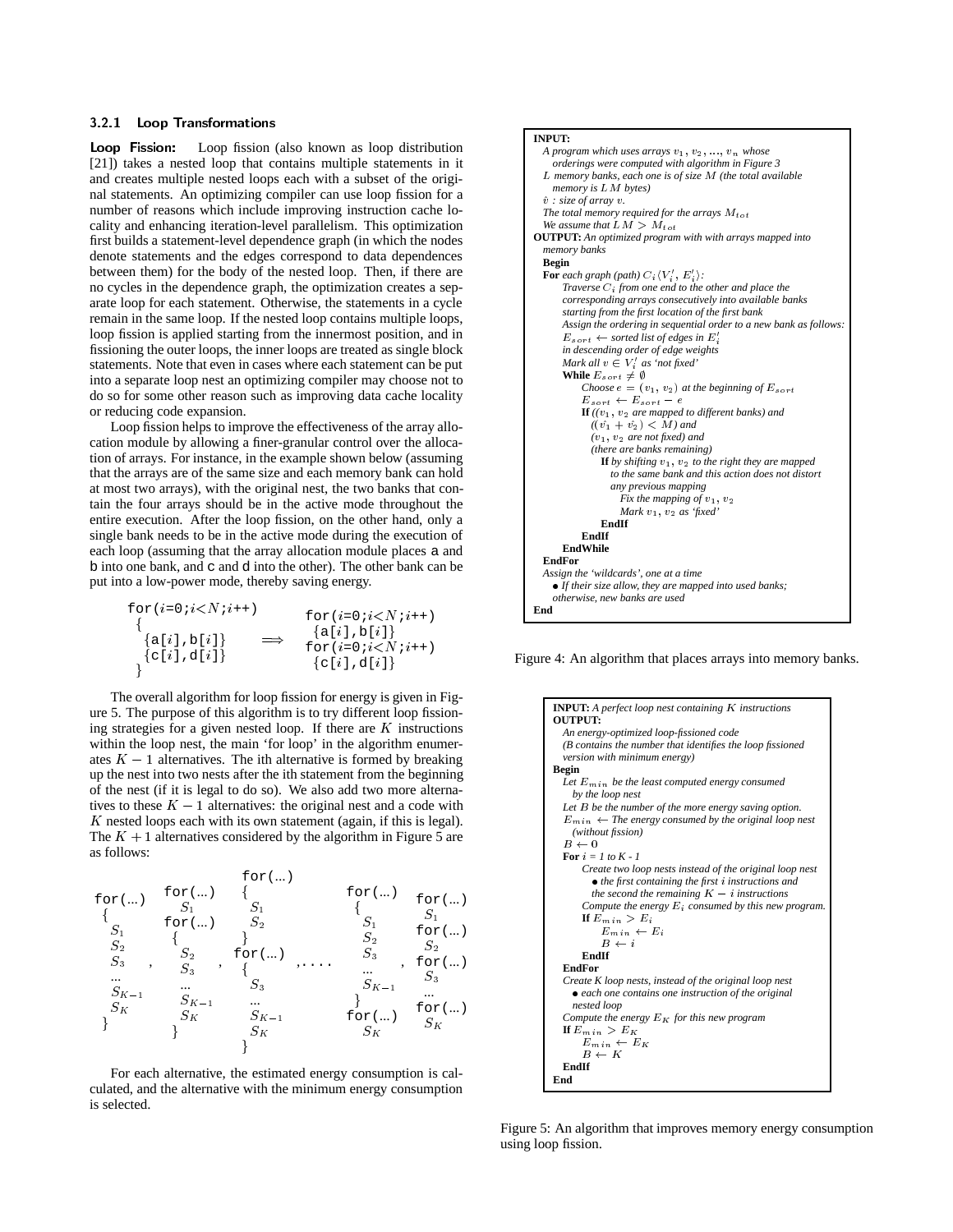

Figure 6: An algorithm that improves memory energy consumption using loop splitting.

Loop Splitting: This optimization (also called index set splitting [21]) divides the index set of a nested loop into two or more disjoint parts. It was originally developed to break some data dependences by placing the source iteration of the dependence and the target iteration into separate loops. Note that since this optimization does not change the execution order of loop iterations, it is always legal.

Loop splitting has an important use in our framework for large arrays that span multiple banks. For the example shown below, assume that each of a and b spans two memory banks (i.e., total four memory banks are needed). During the execution of the original loop (the left one), all four banks should be in the active state. After the loop splitting, however, only two memory banks need to be in the active mode during the execution of each loop.

 $\text{for}(i=0:i  $\longrightarrow$   $\{a[i],b[i]\}$   $\longrightarrow$   $\text{for}(i=N/2+$$ for( $i=0$ ; $i < N/2$ ; $i++$ )  ${a[i],b[i]}$ for  $(i=N/2+1;i$  $\{a[i],b[i]\}$ 

Figure 6 gives the algorithm for loop splitting. This algorithm tries to modify the structure of a nested loop by creating several new (splitted) nests out of the original one using loop splitting. The algorithm works from the innermost loop index to the outermost loop index (in the first 'while loop'). For each loop index, it determines a suitable splitting strategy considering the array references that use this index in their first (leftmost) dimension (assuming row-major memory layout) and the array and memory bank sizes. The complete algorithm is quite involved and omitted here due to lack of space.

### 3.2.2 Array Renaming

The optimizations in the previous subsection modify the access pattern of nested loop to affect the bank activation/deactivation pattern. Array renaming is an optimization that exploits the result of *live variable analysis* [11] to reuse the same memory space for storing multiple array variables whose lifetimes are disjoint. The code fragment below shows an example case with two arrays of disjoint lifetimes (a and b). That is, we assume that after the first nest, the array a is not needed, hence its memory space can be *reused* for some other array (in our case, the array b). Supposing that the arrays are of the same size and each bank can hold two arrays, in the original code (the left one), the array allocation module might place a and b into the same bank and c into another bank. In this case, during the execution of the first nest, only the first bank will be in the active mode and during the execution of the second nest, two banks will be in the active mode. On the other hand, if we reuse the same space for a and b (as shown on the right in the code), only one memory bank will be used during the both nests.

| for $(i=0; i < N; i++)$        | $for(i=0; i < N; i++)$ |
|--------------------------------|------------------------|
| ${a[i], c[i]}$                 | ${a[i], c[i]}$         |
| $\Rightarrow$<br>.             | .                      |
| for( $i=0$ ; $i < N$ ; $i++$ ) | $for(i=0; i < N; i++)$ |
| $\{b[i], c[i]\}$               | ${a[i], c[i]}$         |

A sketch of the array renaming algorithm is given in Figure 7. To rename the arrays, first the array and memory bank usages for each loop nest are found. Then, for each array the first and last nest of usages are determined (i.e., the liveness information for each array). Next, if the first-usage loop nest for an array b is greater than the last-usage loop nest of another array a and the size of a is larger than that of b, the array b is dropped and its uses in the code are replaced by that of a. At the end of the algorithm, a new array declaration is found. Note that if the arrays with disjoint lifetimes have different dimensionalities and/or sizes, this optimization might demand sophisticated renaming operations (e.g., converting from a three-dimensional array to a two-dimensional array). Recent developments in data transformations area (e.g., [7, 12]) can be exploited to achieve this.

### **Experiments**

We evaluated the effectiveness of the proposed framework using eleven *array-dominated* benchmarks. Figure 8 gives the important characteristics of these benchmark codes. Our benchmarks include two codes (matvec and mxm) widely used in image-processing applications and a motion-estimation code (phods). The figure also shows the total data size (input size) of each application, the memory bank configuration used, and the energy consumption for that configuration assuming that all the memory banks are active all the time (i.e., whether they are in active use or not). To keep the memory energy optimization problem tractable, this paper bases the experimental results on a single program environment and does not consider the virtual memory system (i.e., we assume that the compiler directly deals with physical addresses). Exploring the influence of multi-programmed executions to study the impact of colocation of data structures *across* programs and the presence of a virtual address translation are part of our future planned research. It should be noted that many embedded environments [6] operate without any virtual memory support, and the results from this paper would directly apply in those cases. While most of the evaluations in this paper have used a partitioned multi-bank memory system without a cache, we have also experimented with two cache configurations (Section 4.6).

Figure 9 gives percentage (%) energy consumption for each nested loop in each benchmark. It is easy to see that for many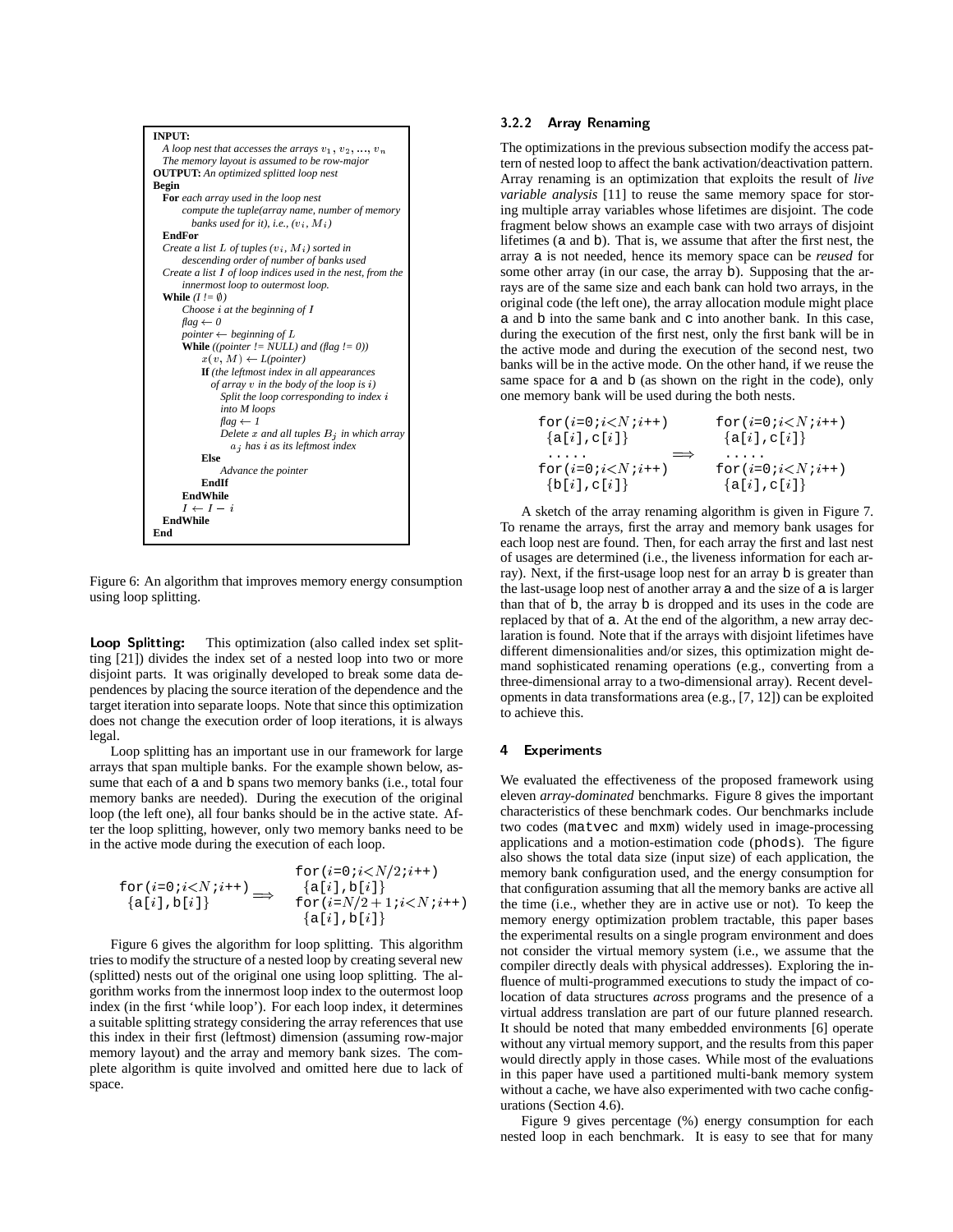



| <b>Benchmark</b> | <b>Source</b> | Data      | Bank                 | <b>Energy</b>    |  |
|------------------|---------------|-----------|----------------------|------------------|--|
|                  |               | Size (MB) | <b>Configuration</b> | Consumption (mJ) |  |
| adi              | Livermore     | 48.0      | $8\times 8MB$        | 3.38             |  |
| aps              | Perfect Club  | 41.5      | $8 \times 8MB$       | 2.56             |  |
| bmcm             | Perfect Club  | 3.0       | $8 \times 0.5MB$     | 1.040.34         |  |
| btrix            | Spec'92       | 47.3      | $8 \times 8MB$       | 2.49             |  |
| eflux            | Perfect Club  | 33.6      | $16 \times 4MB$      | 826.46           |  |
| matyec           | [1]           | 16.0      | $8 \times 8MB$       | 675.86           |  |
| mxm              | Spec'92       | 48.0      | $8 \times 0.5MB$     | 10,572.57        |  |
| phods            | [3]           | 33.0      | $8 \times 8MB$       | 1.137.38         |  |
| tomcatv          | Spec'95       | 56.0      | $8\times 8MB$        | 119.78           |  |
| vpenta           | Spec'92       | 60.0      | $32 \times 2MB$      | 2.026.66         |  |
| WSS              | Perfect Club  | 3.0       | $8 \times 0.5MB$     | 7,032.03         |  |

Figure 8: Benchmark codes and their important characteristics.



Figure 9: Energy consumption per loop nest.

benchmarks the energy consumption is dominated by a couple of nested loops. In fact, in eight of the eleven codes, there is a single dominating nest (energy-wise). Consequently, it seems reasonable to concentrate on these nests and try to optimize them. This approach is expected to improve the overall energy consumption, possibly at the expense of an increase in energy consumption of the other nested loops. In the remainder of this section, the dominating nest (i.e., the nest that consumes the most energy) in each code will be referred to as the *most costly nest.* If there are two or more nested loops that consume exactly the same amount of energy, we designate the first one (in the textual program order) as the most costly one.

### 4.1 Evaluation of Array Allocation

We first evaluated the effectiveness of our array allocation module. It should be noted that the layout placement of arrays across the banks affects the energy behavior of *all* program parts that use these arrays. Consequently, in deciding an appropriate layout for an array, we should ideally consider the entire application using a global approach. However, since a given array can be accessed by multiple nested loops in different fashions (e.g., column-wise versus row-wise), reaching a program-wide optimal layout appears to be very difficult. In fact, although not presented here due to lack of space, this optimal array allocation problem like many other optimal data placements problems [9] is NP-hard. Therefore, we focus our attention on deriving acceptable layouts that improve the energy behavior in most of the cases encountered in practice. The argument in the preceding paragraph indicates that it might be reasonable to focus only on the most costly nest (for a given code) and layout the arrays based on the requirements of that nest.

Figure 10 gives the normalized memory energy consumption for three versions of each code in our experimental suite. In the first version, all the memory banks are kept in the active mode all the time; in the second version, we only enable operating mode control as explained in [4]. In these two versions, the arrays are laid out across memory banks in the order that they are declared in the original program. In the third version, we active our array allocation module to take advantage of low-power operating modes better. These results reveal that by just enabling low-power mode control we achieve a 38.1% reduction in memory energy (over the first version). The most costly nest-centric array allocation brings a 6.1% additional improvement (on the average) and reduces the energy as compared to the second version in seven codes. In three other codes, we do not see any improvement, and in one code (vpenta), our allocation approach increases the energy consumption. The reason for this increase in vpenta is that in the default array layout (the declaration order) the two most costly arrays of this code hap-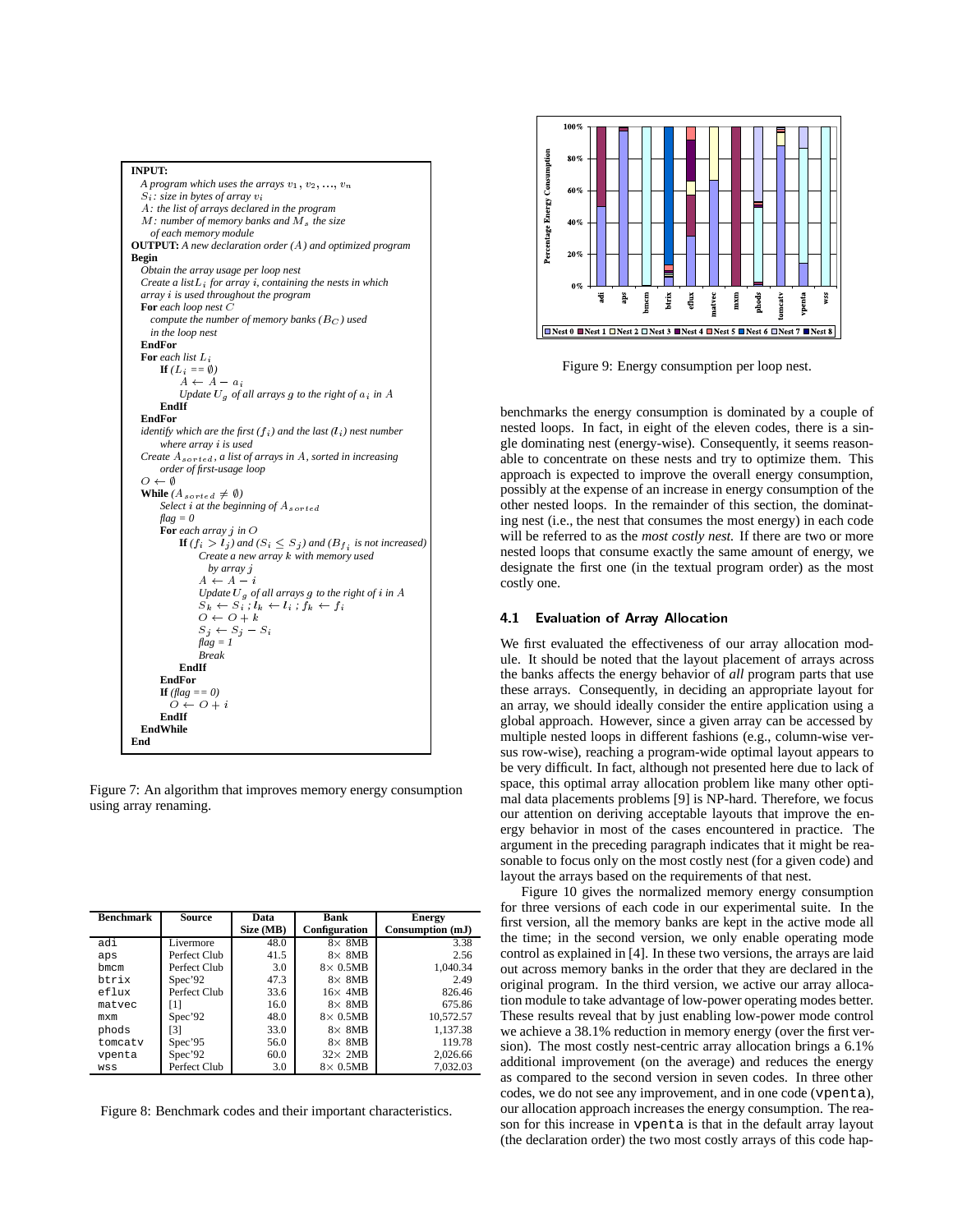

Figure 10: Effectiveness of the array allocation module.

pen to go to the same memory bank, and when their use is over, this bank is put into a low-power mode. After the array allocation, however, these two arrays go to different banks, and this causes an increase in energy consumption. Nevertheless, array allocation appears to be successful in most of the cases. In the remainder of this section, when we say 'mode control', we mean 'mode control *plus* array allocation'.

#### 4.2 Evaluation of Loop Fission

In optimizing the codes using loop fission, we again focussed only on the most costly nests and evaluated a limited set of loop fissioning alternatives (options) for these nests as mentioned earlier. These options represent a subset of all legal (data dependence-preserving) fissioning alternatives for the nest in question (see the algorithm in Figure 5 and the explanation in Section 3.2.1). Figure 11 shows the percentage decrease in energy (when the *entire application* is considered) brought about by each fission alternative over mode control. It should be noted that we consider only the codes that can benefit from loop fission and different most costly nests (of different codes) have different number of fission options (alternatives). The main reason that prevented the application of loop fission to other codes was the fact that the most costly nests in these codes contains only a single instruction; so, there was only one option, which is the original nest. We also observed that applying loop fission to the *second most costly nest* (instead of the most costly nest) in general increased the overall energy consumption as the array layouts suggested by the second most costly nest are usually not suitable for the most costly nest.

Consequently, we selected the most effective alternative for each benchmark and applied it. The average improvement (%) over all benchmarks (that are amenable to loop fission) was around 55.5%. Since the array allocation module considers only the most costly nest, there might be a negative impact (energy-wise) on other nests if the best layout strategy for the most costly nest is not suitable for the other nests. Figure 12 shows the energy impact of this most costly nest-centric optimization on *other nests.* We observe that different benchmarks behave quite differently. For example, in eflux, all the other nests (in addition to the most costly nest) show energy improvement. For vpenta, on the other hand, the second nest experience a 39.8% increase in energy consumption. Overall, the nests *other than the most costly ones* show only a 2.8% increase in energy. Thus, we conclude that focusing only on the most costly nest and performing an array allocation based on that works well with loop fission.

Figure 12: Percentage variations in energy of all nested loops in the benchmarks.

#### **Evaluation of Loop Splitting** 43

In this subsection, we present the energy results obtained through application of loop splitting. As in the case of loop fissioning, our approach focuses on the most costly nest and the array allocation module performs bank allocation based on that. Overall, we found that seven of the eleven application in our experimental suite take advantage of loop splitting. Figure 13 shows the normalized energy consumption due to loop splitting. On the average, with respect to a naive alternative where all the memory banks are kept in the active mode for all the time, this optimization brings a 61.5% reduction in energy. Further, with respect to an approach that performs only mode control and array allocation, it brings a 42.8% energy improvement on the average.

Note that we applied loop splitting only to the nested loops that contain at least one array reference of the form  $a[i_k]$ [\*][\*]..[\*] where  $i_k$  is a loop in the nest and [ $\star$ ] denotes to any subscript expression. Using loop splitting to handle the nests that do not contain such references is in our future agenda.

#### 4.4 Evaluation of Array Renaming

Figure 14 presents the normalized energy consumption due to array renaming. We found that only two benchmarks (btrix and phods) take advantage of this optimization. However, we believe that a more sophisticated (inter-procedural [19]) analysis can find more opportunities for this optimization in large codes that use many temporary arrays.

Figure 15 summarizes the energy impact of our optimizations in each code. Apart from individual optimizations, it also gives the combined memory energy effect of the optimizations. From these results, we observe that for many benchmark codes, some combination of these three optimizations brings further benefits over individual optimizations. For instance, in the adi code, using loop fission with loop splitting leads to more than 50% energy saving. The benchmark vpenta requires a special attention. As we have seen earlier, this was the only benchmark that could not get any benefit from array allocation. However, it shows around 70% improvement with loop splitting plus loop fission.

#### 4.5 Sensitivity to the Bank Configuration

In this subsection, we measure the variations in memory energy as one varies the number of memory banks keeping the aggregate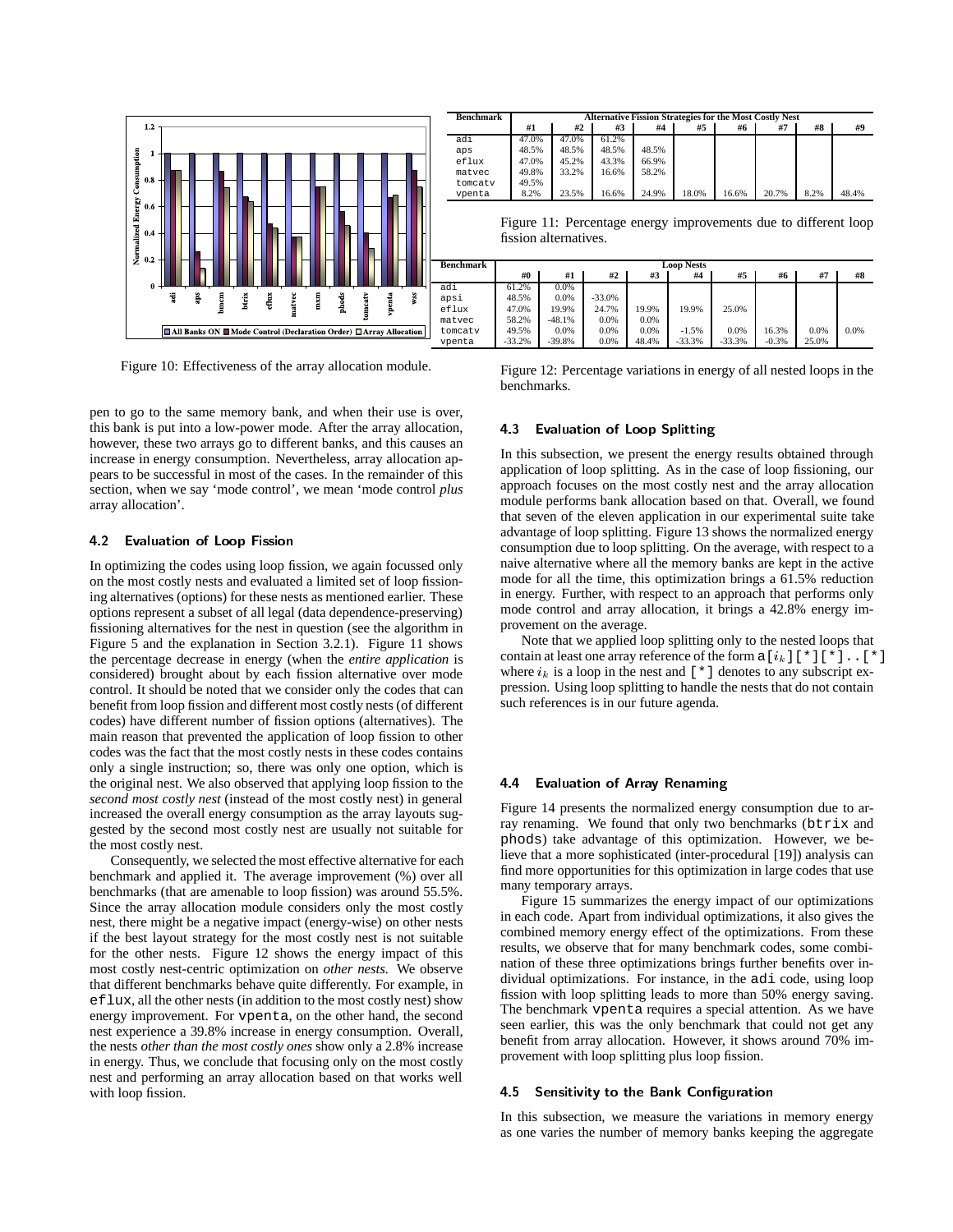

Figure 13: Energy impact of loop splitting.







Figure 15: Normalized energy consumptions.



Figure 16: Sensitivity to the number of banks for a fixed memory capacity.

memory size fixed. For this purpose, we use the eflux benchmark. We modulate the number of banks from 1 to 64 keeping the total memory size fixed at 64 MB (Recall that the default bank configuration for this benchmark was  $16 \times 4 \text{ MB}$ ). The results given in Figure 16 show that increasing the number of memory banks in general increases the effectiveness of our approach. This is due to the fact that more banks gives more opportunity to the compiler to turn off larger portions of the memory address space. For example, with the configuration  $8 \times 8$  MB, we save a 40% memory energy using all three optimizations discussed in this paper. Increasing the number of banks from 8 to 32 brings an additional 20% energy saving.

## 4.6 Influence of Cache

We also performed experiments with two cache configurations (a 4K, 2-way set-associative cache and a 4K, 4-way set-associative cache). The results are given in Figures 17 and 18 indicate that the results obtained using a system with cache are comparable to those obtained through a cacheless system. Note that a cache configuration can influence energy savings due to memory power mode control in two ways. First, it modifies the number of accesses to the main memory. Typically, one would expect a smaller number of references to memory with larger caches and higher associativities (That is the reason why when all the memory banks are active (ON) there is a difference between a cacheless system and a system with cache). This would imply lesser potential for savings due to power mode control. However, the cache also modifies the interaccess times (the time between memory references) for the memory banks. With fewer cache misses, one would anticipate the use of a lower power mode of operation for the memory banks for a longer time or a transition to a more energy-saving low power mode. Note also that all the numbers given in Figures 17 and 18 are normalized energy values using no cache (resp. a cache) with respect to the case where all the memory banks are active all the time without (resp. with) cache. A full-understanding of the energy behavior of compiler-directed optimizations under a partitioned memory system with cache requires further investigation and experimentation.

Most of the energy-oriented software studies so far are from the design automation/high-level synthesis community and target specifically embedded applications. Memory optimizations for embedded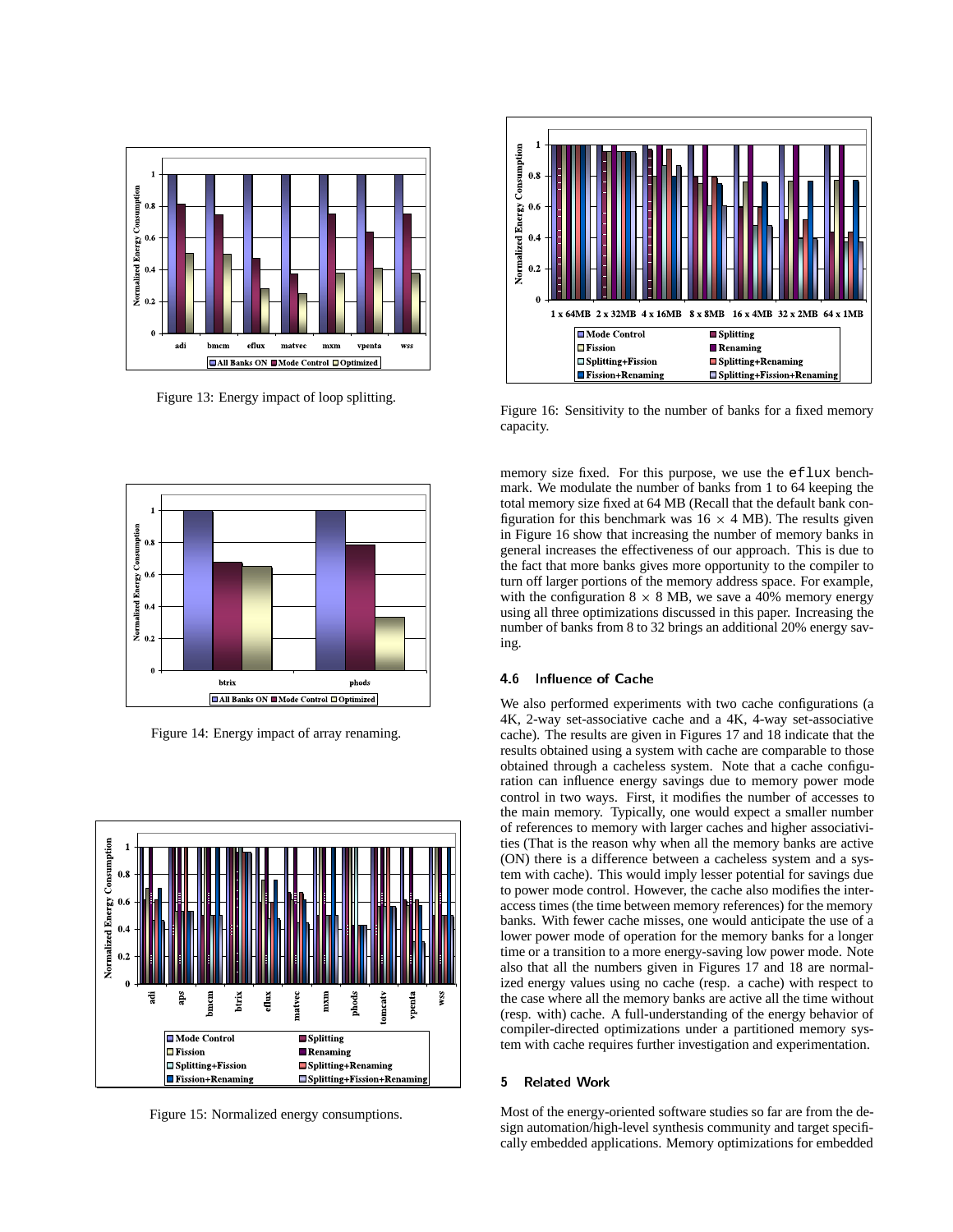| <b>Benchmark</b> | <b>Mode Control</b> |          | <b>Splitting</b> |          | <b>Fission</b> |          | <b>Reuse</b> |                 | <b>Fission+Splitting</b> |          |
|------------------|---------------------|----------|------------------|----------|----------------|----------|--------------|-----------------|--------------------------|----------|
| <b>Name</b>      | Cache               | No cache | Cache            | No cache | Cache          | No cache | Cache        | <b>No cache</b> | Cache                    | No cache |
| adi              | 84%                 | 83%      | 58%              | 50%      | 76%            | 56%      |              |                 | 52%                      | 37%      |
| aps              | 26%                 | 25%      |                  |          | 44%            | 13%      |              |                 |                          |          |
| bmcm             | 74%                 | 74%      | 8%               | 49%      |                |          |              |                 |                          |          |
| btrix            | 73%                 | 67%      |                  |          |                |          | 73%          | 64%             |                          |          |
| eflux            | 43%                 | 47%      | 26%              | 27%      | 34%            | 35%      |              |                 | 24%                      | 22%      |
| matvec           | 37%                 | 37%      | 24%              | 24%      | 25%            | 22%      |              |                 | 13%                      | 16%      |
| mxm              | 74%                 | 74%      | 37%              | 37%      |                |          |              |                 |                          |          |
| phods            | 52%                 | 78%      |                  |          |                |          | 32%          | 33%             |                          |          |
| tomcaty          | 53%                 | 40%      |                  |          | 43%            | 22%      |              |                 |                          |          |
| vpenta           | 72%                 | 67%      | 44%              | 40%      | 71%            | 38%      |              |                 | 36%                      | 20%      |
| WSS              | 74%                 | 74%      | 37%              | 37%      |                |          |              |                 |                          |          |

Figure 17: The energy consumption normalized to the energy spent with all banks ON, with and without cache (4K, 2-way), respectively.

| <b>Benchmark</b> | <b>Mode Control</b> |          | <b>Splitting</b> |          | <b>Fission</b> |          | <b>Reuse</b> |          | <b>Fission+Splitting</b> |          |
|------------------|---------------------|----------|------------------|----------|----------------|----------|--------------|----------|--------------------------|----------|
| <b>Name</b>      | Cache               | No cache | Cache            | No cache | Cache          | No cache | Cache        | No cache | Cache                    | No cache |
| adi              | 86%                 | 83%      | 60%              | 50%      | 83%            | 56%      |              |          | 58%                      | 37%      |
| aps              | 26%                 | 25%      |                  |          | 43%            | 13%      |              |          |                          |          |
| bmcm             | 74%                 | 74%      | 10%              | 49%      |                |          |              |          |                          |          |
| btrix            | 72%                 | 67%      |                  |          |                |          | 71%          | 64%      |                          |          |
| eflux            | 43%                 | 47%      | 26%              | 27%      | 34%            | 35%      |              |          | 19%                      | 22%      |
| matvec           | 37%                 | 37%      | 25%              | 24%      | 24%            | 22%      |              |          | 12%                      | 16%      |
| mxm              | 74%                 | 74%      | 37%              | 37%      |                |          |              |          |                          |          |
| phods            | 59%                 | 78%      |                  |          |                |          | 12%          | 33%      |                          |          |
| tomcatv          | 59%                 | 40%      |                  |          | 52%            | 22%      |              |          |                          |          |
| vpenta           | 72%                 | 67%      | 44%              | 40%      | 71%            | 38%      |              |          | 36%                      | 20%      |
| WSS              | 74%                 | 74%      | 37%              | 37%      |                |          |              |          |                          |          |

Figure 18: The energy consumption normalized to the energy spent with all banks ON, with and without cache (4K, 4-way), respectively.

systems have been partly addressed by Shiue and Chakrabarti [14] who presented a memory exploration strategy based on three metrics, namely, processor, cycles, cache size, and energy consumption. The IMEC group [2] was among the first to work on applying loop transformations to address power dissipation in datadominated embedded applications.

It is also possible to affect energy consumption using low-level compiler techniques. Towards this goal, Su, Tsui, and Despain [15] proposed a technique that combines Gray code addressing and instruction scheduling. Based on basic-block list scheduling, their approach uses a greedy algorithm to re-order the instructions to minimize power consumption. Tiwari, Malik, and Wolfe [17] proposed another scheduling technique that also tries to select instructions more judiciously to minimize power. Toburen et al. [18] presented a method of instruction scheduling that limits the number of instructions that can be scheduled in a given cycle depending on the power constraints. Note that all these optimizations focus only on the datapath energy.

## 6 Conclusions

The energy optimization problem is very complex, as there are many inter-related hardware and software issues that must be addressed. This paper addresses the problem of automatically minimizing energy consumption of a partitioned off-chip memory system with multiple banks. Our compiler-based approach consists of an array allocation algorithm and an optimization module that uses both loop and data transformations. The optimizations discussed in this paper take advantage of multi-bank nature of the memory architecture and low-power operating modes. While these optimizations, themselves, are not new, their application to the problem of memory energy reduction through the exploitation of low-power operating modes is novel. This paper also gives experimental data showing that it is possible to obtain energy savings up to 86% over a scheme that keeps all the memory banks in the active (fully-operational)

state all the time, and up to 70% over a scheme that utilizes lowpower operating modes without doing any loop and data optimizations. Our future work includes extending our optimization module to include more loop and data optimizations. Of particular interest is array unification which interleaves multiple arrays into a single array to enhance spatial locality of data accesses. We also plan to perform experiments using a larger set of applications and different re-synchronization costs.

#### References

- [1] R. Bhargava, L. K. John, B. L. Evans, and R.Radhakrishnan. Evaluating MMX technology using DSP and multimedia applications. In Proc. *the IEEE Symposium on Microarchitecture,* Dallas, Texas, pp.37–46, Dec.1998.
- [2] F. Cathoor, S. Wuytack, E. De Greef, F. Fransen L. Nachtergaele, and H. De Man. System-level transformations for low-power data transfer and storage. In *Low-Power CMOS Design,* R. Chandrakasan and R. Brodersen, Eds. IEEE Press, Piscataway, NJ.
- [3] L-G. Chen, W-T. Chen, Y-S. Jehng, and C-T. Church. An efficient parallel motion estimation algorithm for digital image processing. *IEEE Trans. Circuits and Systems for Video Tech,* 1(4):378–385, December 1991.
- [4] V. Delaluz, M. Kandemir, N. Vijaykrishnan, A. Sivasubramaniam, and M. J. Irwin. Memory energy management using software and hardware directed power mode control. *Technical Report CSE-00-004,* Dept. of Computer Science and Engineering, The Pennsylvania State University, April 2000.
- [5] E. D. Granston and H. A. G. Wijshoff. Managing pages in shared virtual memory systems: getting the compiler into the game. In Proc. *the 1993 international conference on Supercomputing,* July 1993, Tokyo, Japan, pages 11–20.
- [6] W-M. W. Hwu. Embedded microprocessor comparison (ECE412 Class Notes). http://www.crhc.uiuc.edu/IMPACT/ece412/public html/Notes/412 lec1/ppframe.htm.
- [7] M. Kandemir, A. Choudhary, J. Ramanujam, and P. Banerjee. Improving locality using loop and data transformations in an integrated framework. In Proc. *International Symposium on Microarchitecture,* Dallas, TX, December, 1998.
- [8] S. Y. Liao. *Code Generation and Optimization for Embedded Digital Signal Processors.* Ph.D. Thesis, Dept. of EECS, MIT, Cambridge, Massachusetts, June 1996.